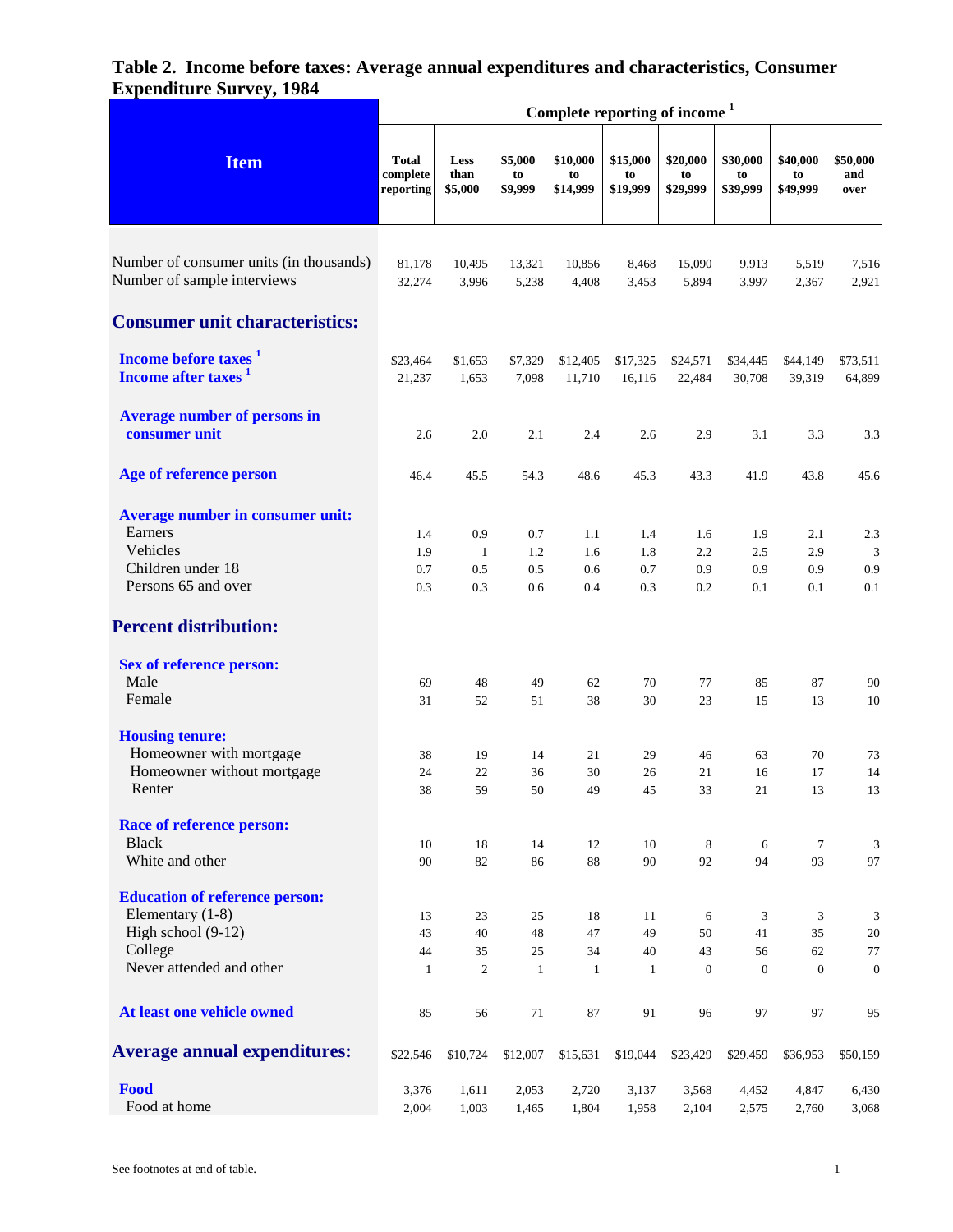|                                       | Complete reporting of income <sup>1</sup> |                         |                          |                            |                            |                            |                            |                            |                         |
|---------------------------------------|-------------------------------------------|-------------------------|--------------------------|----------------------------|----------------------------|----------------------------|----------------------------|----------------------------|-------------------------|
| <b>Item</b>                           | <b>Total</b><br>complete<br>reporting     | Less<br>than<br>\$5,000 | \$5,000<br>to<br>\$9,999 | \$10,000<br>to<br>\$14,999 | \$15,000<br>to<br>\$19,999 | \$20,000<br>to<br>\$29,999 | \$30,000<br>to<br>\$39,999 | \$40,000<br>to<br>\$49,999 | \$50,000<br>and<br>over |
| Cereals and bakery products           | 266                                       | 139                     | 199                      | 247                        | 256                        | 284                        | 344                        | 351                        | 388                     |
| Cereals and cereal products           | 85                                        | 41                      | 73                       | 87                         | 86                         | 88                         | 108                        | 108                        | 101                     |
| <b>Bakery</b> products                | 181                                       | 99                      | 126                      | 160                        | 170                        | 196                        | 236                        | 243                        | 286                     |
| Meats, poultry, fish, and eggs        | 586                                       | 317                     | 448                      | 547                        | 607                        | 615                        | 716                        | 775                        | 833                     |
| <b>Beef</b>                           | 201                                       | 97                      | 142                      | 182                        | 212                        | 213                        | 251                        | 290                        | 292                     |
| Pork                                  | 121                                       | 64                      | 98                       | 118                        | 115                        | 135                        | 153                        | 157                        | 140                     |
| Other meats                           | 80                                        | 31                      | 60                       | 76                         | 88                         | 83                         | 99                         | 105                        | 121                     |
| Poultry                               | 87                                        | 52                      | 71                       | 83                         | 92                         | 79                         | 104                        | 108                        | 131                     |
| Fish and seafood                      | 63                                        | 51                      | 45                       | 54                         | 60                         | 71                         | 66                         | 72                         | 106                     |
| Eggs                                  | 36                                        | 23                      | 33                       | 35                         | 40                         | 35                         | 42                         | 43                         | 42                      |
| Dairy products                        | 258                                       | 139                     | 189                      | 224                        | 248                        | 274                        | 334                        | 357                        | 394                     |
| Fresh milk and cream                  | 130                                       | 81                      | 113                      | 122                        | 128                        | 136                        | 163                        | 161                        | 159                     |
| Other dairy products                  | 128                                       | 58                      | 75                       | 102                        | 120                        | 137                        | 171                        | 197                        | 235                     |
| Fruits and vegetables                 | 319                                       | 151                     | 230                      | 299                        | 312                        | 322                        | 398                        | 467                        | 503                     |
| Fresh fruits                          | 93                                        | 41                      | 64                       | 92                         | 88                         | 95                         | 117                        | 137                        | 150                     |
| Fresh vegetables<br>Processed fruits  | 93                                        | 47                      | 67                       | 88                         | 94                         | 93                         | 114                        | 133                        | 143                     |
| Processed vegetables                  | 74                                        | 35                      | 55                       | 66                         | 70                         | 72                         | 94<br>72                   | 109<br>87                  | 124                     |
| Other food at home                    | 59<br>545                                 | 28<br>244               | 43<br>387                | 53<br>470                  | 60<br>519                  | 62<br>583                  | 738                        | 754                        | 86<br>859               |
| Sugar and other sweets                | 76                                        | 35                      | 63                       | 63                         | 71                         | 79                         | 103                        | 103                        | 119                     |
| Fats and oils                         | 57                                        | 30                      | 48                       | 56                         | 52                         | 63                         | 71                         | 67                         | 76                      |
| Miscellaneous foods                   | 226                                       | 89                      | 142                      | 189                        | 213                        | 248                        | 308                        | 335                        | 391                     |
| Nonalcoholic beverages                | 185                                       | 91                      | 133                      | 162                        | 183                        | 192                        | 256                        | 250                        | 272                     |
| Food prep by cu, out-of-town trips    | 30                                        | 13                      | 13                       | 17                         | 17                         | 26                         | 45                         | 55                         | 91                      |
| Food away from home                   | 1,372                                     | 608                     | 588                      | 916                        | 1,179                      | 1,464                      | 1,878                      | 2,087                      | 3,363                   |
| <b>Alcoholic beverages</b>            | 279                                       | 119                     | 113                      | 194                        | 257                        | 303                        | 360                        | 408                        | 719                     |
| <b>Housing</b>                        | 6,728                                     | 3,793                   | 4,060                    | 4,805                      | 5,622                      | 6,790                      | 8,532                      | 10,539                     | 14,286                  |
| Shelter                               | 3,501                                     | 2,126                   | 2,046                    | 2,455                      | 2,887                      | 3,558                      | 4,358                      | 5,403                      | 7,557                   |
| Owned dwellings                       | 2,062                                     | 1,089                   | 775                      | 919                        | 1,217                      | 2,025                      | 3,095                      | 4,080                      | 5,535                   |
| Mortgage interest and charges         | 1,266                                     | 659                     | 257                      | 374                        | 582                        | 1,210                      | 2,130                      | 2,800                      | 3,809                   |
| Property taxes                        | 409                                       | 194                     | 265                      | 285                        | 319                        | 426                        | 522                        | 638                        | 895                     |
| Maintenance, repairs, insurance,      |                                           |                         |                          |                            |                            |                            |                            |                            |                         |
| other expenses                        | 387                                       | 236                     | 253                      | 261                        | 315                        | 388                        | 443                        | 643                        | 832                     |
| Rented dwellings                      | 1,085                                     | 801                     | 1,107                    | 1,364                      | 1,460                      | 1,247                      | 865                        | 773                        | 806                     |
| Other lodging                         | 354                                       | 236                     | 164                      | 172                        | 210                        | 287                        | 398                        | 549                        | 1,216                   |
| Utilities, fuels, and public services | 1,633                                     | 1,033                   | 1,238                    | 1,386                      | 1,528                      | 1,737                      | 1,936                      | 2,112                      | 2,682                   |
| Natural gas                           | 292                                       | 166                     | 231                      | 251                        | 279                        | 327                        | 336                        | 369                        | 465                     |
| Electricity                           | 628                                       | 389                     | 456                      | 532                        | 580                        | 667                        | 778                        | 855                        | 1,020                   |
| Fuel oil and other fuels              | 137                                       | 104                     | 143                      | 120                        | 129                        | 143                        | 132                        | 139                        | $202\,$                 |
| Telephone services                    | 436                                       | 295                     | 312                      | 382                        | 423                        | 452                        | 514                        | 553                        | 727                     |
| Water and other public services       | 139                                       | 78                      | 95                       | 101                        | 118                        | 148                        | 176                        | 196                        | 267                     |
| Household operations                  | 319                                       | 159                     | 148                      | 190                        | 217                        | 297                        | 421                        | 548                        | 893                     |
| Personal services                     | 134                                       | 47                      | 43                       | 70                         | 91                         | 161                        | 255                        | 241                        | 260                     |
| Other household expenses              | 186                                       | 112                     | 105                      | 119                        | 126                        | 136                        | 166                        | 307                        | 634                     |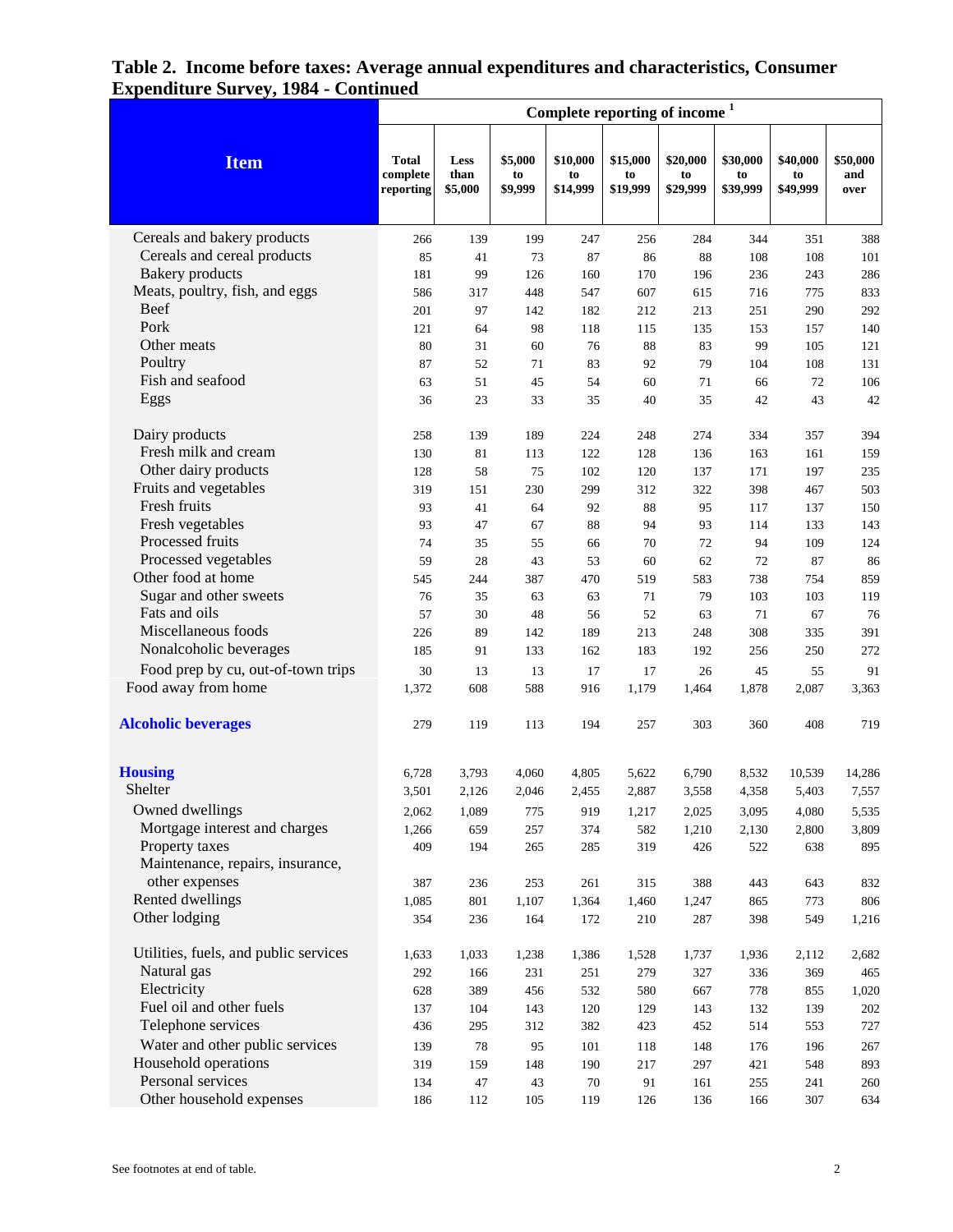|                                         | Complete reporting of income <sup>1</sup> |                         |                          |                            |                            |                            |                            |                            |                         |
|-----------------------------------------|-------------------------------------------|-------------------------|--------------------------|----------------------------|----------------------------|----------------------------|----------------------------|----------------------------|-------------------------|
| <b>Item</b>                             | <b>Total</b><br>complete<br>reporting     | Less<br>than<br>\$5,000 | \$5,000<br>to<br>\$9,999 | \$10,000<br>to<br>\$14,999 | \$15,000<br>to<br>\$19,999 | \$20,000<br>to<br>\$29,999 | \$30,000<br>to<br>\$39,999 | \$40,000<br>to<br>\$49,999 | \$50,000<br>and<br>over |
|                                         |                                           |                         |                          |                            |                            |                            |                            |                            |                         |
| Housekeeping supplies                   | 326                                       | 121                     | 192                      | 260                        | 295                        | 328                        | 408                        | 528                        | 720                     |
| Laundry and cleaning supplies           | 92                                        | 43                      | 63                       | 84                         | 85                         | 101                        | 112                        | 134                        | 151                     |
| Other household products                | 143                                       | 46                      | 78                       | 100                        | 111                        | 136                        | 170                        | 257                        | 393                     |
| Postage and stationery                  | 91                                        | 32                      | 51                       | 76                         | 99                         | 91                         | 126                        | 138                        | 176                     |
| Household furnishings and equipment     | 949                                       | 354                     | 435                      | 514                        | 695                        | 869                        | 1,410                      | 1,948                      | 2,435                   |
| Household textiles                      | 91                                        | 30                      | 45                       | 48                         | 117                        | 74                         | 132                        | 160                        | 214                     |
| Furniture                               | 278                                       | 126                     | 126                      | 147                        | 204                        | 282                        | 392                        | 599                        | 643                     |
| Floor coverings                         | 69                                        | 30                      | 30                       | 21                         | 21                         | 48                         | 147                        | 112                        | 232                     |
| Major appliances                        | 145                                       | 71                      | 97                       | 97                         | 113                        | 138                        | 224                        | 269                        | 255                     |
| Small appliances, miscellaneous         |                                           |                         |                          |                            |                            |                            |                            |                            |                         |
| housewares                              | 71                                        | 24                      | 42                       | 45                         | 56                         | 61                         | 88                         | 125                        | 197                     |
| Miscellaneous household equipment       | 296                                       | 72                      | 94                       | 157                        | 184                        | 266                        | 427                        | 684                        | 895                     |
| <b>Apparel and services</b>             | 1,376                                     | 580                     | 675                      | 820                        | 1,294                      | 1,443                      | 1,793                      | 2,191                      | 3,403                   |
| Men and boys                            | 362                                       | 127                     | 153                      | 190                        | 320                        | 406                        | 494                        | 603                        | 931                     |
| Men, 16 and over                        | 291                                       | 105                     | 124                      | 150                        | 242                        | 321                        | 380                        | 482                        | 799                     |
| Boys, 2 to 15                           | 72                                        | 22                      | 28                       | 40                         | 79                         | 85                         | 114                        | 120                        | 132                     |
| Women and girls                         | 550                                       | 218                     | 274                      | 322                        | 517                        | 568                        | 682                        | 904                        | 1,432                   |
| Women, 16 and over                      | 467                                       | 179                     | 233                      | 279                        | 443                        | 479                        | 551                        | 768                        | 1,265                   |
| Girls, 2 to 15                          | 83                                        | 39                      | 41                       | 43                         | 74                         | 89                         | 131                        | 136                        | 167                     |
| Children under 2                        | 53                                        | 15                      | 35                       | 44                         | 53                         | 61                         | 78                         | 75                         | 81                      |
| Footwear                                | 196                                       | 105                     | 117                      | 127                        | 209                        | 211                        | 285                        | 225                        | 391                     |
| Other apparel products and services     | 215                                       | 115                     | 96                       | 137                        | 194                        | 196                        | 254                        | 384                        | 567                     |
| <b>Transportation</b>                   | 4,393                                     | 1,910                   | 2,146                    | 3,317                      | 3,787                      | 4,686                      | 5,781                      | 7,803                      | 9,147                   |
| Vehicle purchases (net outlay)          | 1,840                                     | 665                     | 768                      | 1,432                      | 1,458                      | 1,906                      | 2,440                      | 3,724                      | 4,094                   |
| Cars and trucks, new                    | 1,046                                     | 348                     | 393                      | 691                        | 728                        | 881                        | 1,357                      | 2,679                      | 2,770                   |
| Cars and trucks, used                   | 766                                       | 300                     | 370                      | 709                        | 702                        | 994                        | 1,021                      | 1,014                      | 1,295                   |
| Other vehicles                          | 28                                        | 17                      | $\overline{4}$           | 32                         | 28                         | 31                         | 63                         | 31                         | 29                      |
| Gasoline and motor oil                  | 1,073                                     | 579                     | 627                      | 874                        | 1,037                      | 1,211                      | 1,440                      | 1,642                      | 1,702                   |
| Other vehicle expenses                  | 1,220                                     | 499                     | 606                      | 859                        | 1,063                      | 1,339                      | 1,634                      | 2,120                      | 2,557                   |
| Vehicle finance charges                 | 221                                       | 67                      | 64                       | 133                        | 174                        | 220                        | 347                        | 457                        | 549                     |
| Maintenance and repairs                 | 503                                       | 240                     | 301                      | 379                        | 457                        | 573                        | 638                        | 814                        | 900                     |
| Vehicle insurance                       | 357                                       | 133                     | 180                      | 261                        | 346                        | 402                        | 474                        | 618                        | 701                     |
| Vehicle rental, leases, licenses, other |                                           |                         |                          |                            |                            |                            |                            |                            |                         |
| charges                                 | 139                                       | 58                      | 61                       | 86                         | 86                         | 144                        | 174                        | 231                        | 406                     |
| Public transportation                   | 260                                       | 167                     | 145                      | 152                        | 229                        | 230                        | 267                        | 316                        | 794                     |
| <b>Health care</b>                      | 1,061                                     | 575                     | 844                      | 1,054                      | 1,080                      | 1,106                      | 1,154                      | 1,312                      | 1,709                   |
| Health insurance                        | 372                                       | 206                     | 364                      | 385                        | 384                        | 403                        | 373                        | 401                        | 498                     |
| Medical services                        | 456                                       | 247                     | 273                      | 412                        | 428                        | 458                        | 535                        | 638                        | 918                     |
| Drugs                                   | 171                                       | 91                      | 168                      | 189                        | 194                        | 171                        | 176                        | 197                        | 207                     |
| Medical supplies                        | 62                                        | 30                      | 38                       | 67                         | 73                         | 73                         | 71                         | 76                         | 85                      |
| <b>Entertainment</b>                    | 1,089                                     | 512                     | 426                      | 575                        | 840                        | 1,082                      | 1,552                      | 2,114                      | 2,735                   |
| Fees and admissions                     | 318                                       | 156                     | 116                      | 172                        | 244                        | 291                        | 390                        | 558                        | 978                     |
| Television, radios, sound equipment     | 328                                       | 155                     | 160                      | 202                        | 246                        | 342                        | 449                        | 743                        | 630                     |
| Pets, toys, and playground equipment    | 201                                       | 127                     | 94                       | 111                        | 178                        | 225                        | 286                        | 293                        | 434                     |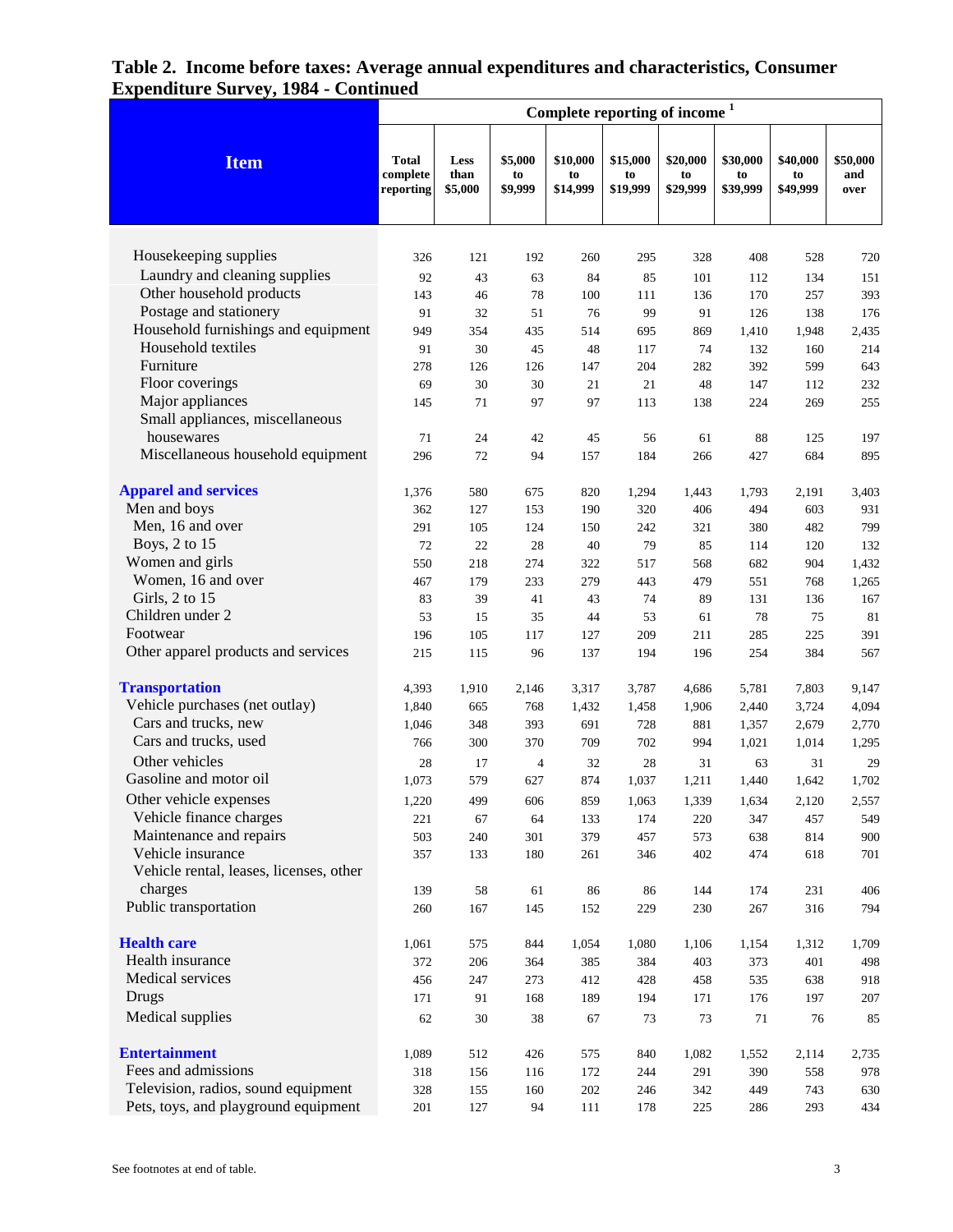|                                                        | Complete reporting of income <sup>1</sup> |                         |                          |                            |                            |                            |                            |                            |                         |  |  |
|--------------------------------------------------------|-------------------------------------------|-------------------------|--------------------------|----------------------------|----------------------------|----------------------------|----------------------------|----------------------------|-------------------------|--|--|
| <b>Item</b>                                            | <b>Total</b><br>complete<br>reporting     | Less<br>than<br>\$5,000 | \$5,000<br>to<br>\$9,999 | \$10,000<br>to<br>\$14,999 | \$15,000<br>to<br>\$19,999 | \$20,000<br>to<br>\$29,999 | \$30,000<br>to<br>\$39,999 | \$40,000<br>to<br>\$49,999 | \$50,000<br>and<br>over |  |  |
| Other supplies, equipment, and services                | 242                                       | 74                      | 56                       | 89                         | 172                        | 224                        | 428                        | 520                        | 693                     |  |  |
| <b>Personal care products and services</b>             | 298                                       | 139                     | 175                      | 222                        | 267                        | 312                        | 388                        | 468                        | 610                     |  |  |
| <b>Reading</b>                                         | 134                                       | 67                      | 73                       | 98                         | 116                        | 143                        | 168                        | 216                        | 288                     |  |  |
| <b>Education</b>                                       | 298                                       | 419                     | 154                      | 160                        | 242                        | 206                        | 295                        | 420                        | 743                     |  |  |
| <b>Tobacco products and smoking</b><br>supplies        | 235                                       | 162                     | 174                      | 248                        | 233                        | 274                        | 280                        | 281                        | 258                     |  |  |
| <b>Miscellaneous</b>                                   | 463                                       | 184                     | 280                      | 279                        | 402                        | 534                        | 604                        | 791                        | 934                     |  |  |
| <b>Cash contributions</b>                              | 754                                       | 222                     | 372                      | 340                        | 497                        | 804                        | 872                        | 1,085                      | 2,559                   |  |  |
| <b>Personal insurance and pensions</b>                 | 2,062                                     | 431                     | 463                      | 801                        | 1,270                      | 2,179                      | 3,227                      | 4,480                      | 6,337                   |  |  |
| Life and other personal insurance                      | 308                                       | 232                     | 121                      | 165                        | 197                        | 320                        | 410                        | 516                        | 768                     |  |  |
| Pensions and Social Security                           | 1,753                                     | 199                     | 342                      | 636                        | 1,073                      | 1,859                      | 2,817                      | 3,964                      | 5,569                   |  |  |
| Sources of income and taxes: 1                         |                                           |                         |                          |                            |                            |                            |                            |                            |                         |  |  |
| <b>Money income before taxes</b>                       | 23,464                                    | 1,653                   | 7,329                    | 12,405                     | 17,325                     | 24,571                     | 34,445                     | 44,149                     | 73,511                  |  |  |
| Wages and salaries                                     | 18,178                                    | 1,139                   | 2,452                    | 7,122                      | 12,155                     | 19,585                     | 29,689                     | 37,871                     | 60,132                  |  |  |
| Self-employment income<br>Social Security, private and | 1,123                                     | $-1,493$                | 166                      | 348                        | 595                        | 1,012                      | 1,335                      | 2,535                      | 7,087                   |  |  |
| government retirement                                  | 2,420                                     | 964                     | 3,362                    | 3,503                      | 3,121                      | 2,424                      | 1,788                      | 1,746                      | 1,747                   |  |  |
| Interest, dividends, rental income, other              |                                           |                         |                          |                            |                            |                            |                            |                            |                         |  |  |
| property income<br>Unemployment and workers'           | 938                                       | 285                     | 253                      | 438                        | 738                        | 825                        | 942                        | 1,379                      | 3,904                   |  |  |
| compensation, veterans' benefits                       | 282                                       | 94                      | 198                      | 334                        | 379                        | 368                        | 308                        | 405                        | 211                     |  |  |
| Public assistance, supplemental                        |                                           |                         |                          |                            |                            |                            |                            |                            |                         |  |  |
| security income, food stamps                           | 252                                       | 458                     | 667                      | 319                        | 126                        | 89                         | 60                         | 42                         | 9                       |  |  |
| Regular contributions for support                      | 191                                       | 122                     | 176                      | 248                        | 146                        | 189                        | 243                        | 123                        | 263                     |  |  |
| Other income                                           | 81                                        | 84                      | 54                       | 94                         | 65                         | 78                         | 80                         | 47                         | 159                     |  |  |
| <b>Personal taxes</b> <sup>1</sup>                     | 2,227                                     | $\mathbf{1}$            | 230                      | 694                        | 1,209                      | 2,087                      | 3,737                      | 4,830                      | 8,613                   |  |  |
| Federal income taxes                                   | 1,733                                     | $-33$                   | 149                      | 535                        | 914                        | 1,584                      | 2,868                      | 3,713                      | 7,007                   |  |  |
| State and local income taxes                           | 431                                       | 15                      | 36                       | 125                        | 255                        | 450                        | 773                        | 981                        | 1,455                   |  |  |
| Other taxes                                            | 63                                        | 19                      | 45                       | 35                         | 40                         | 53                         | 96                         | 136                        | 151                     |  |  |
| Income after taxes <sup>1</sup>                        | 21,237                                    | 1,653                   | 7,098                    | 11,710                     | 16,116                     | 22,484                     | 30,708                     | 39,319                     | 64,899                  |  |  |
| <b>Addenda:</b>                                        |                                           |                         |                          |                            |                            |                            |                            |                            |                         |  |  |
| Net change in total assets                             | 2,074                                     | 1,336                   | $-655$                   | $-263$                     | 986                        | 1,896                      | 6,088                      | 4,031                      | 6,172                   |  |  |
| Net change in total liabilities                        | 1,169                                     | 519                     | $-279$                   | $-235$                     | 816                        | 631                        | 3,168                      | 4,203                      | 3,283                   |  |  |